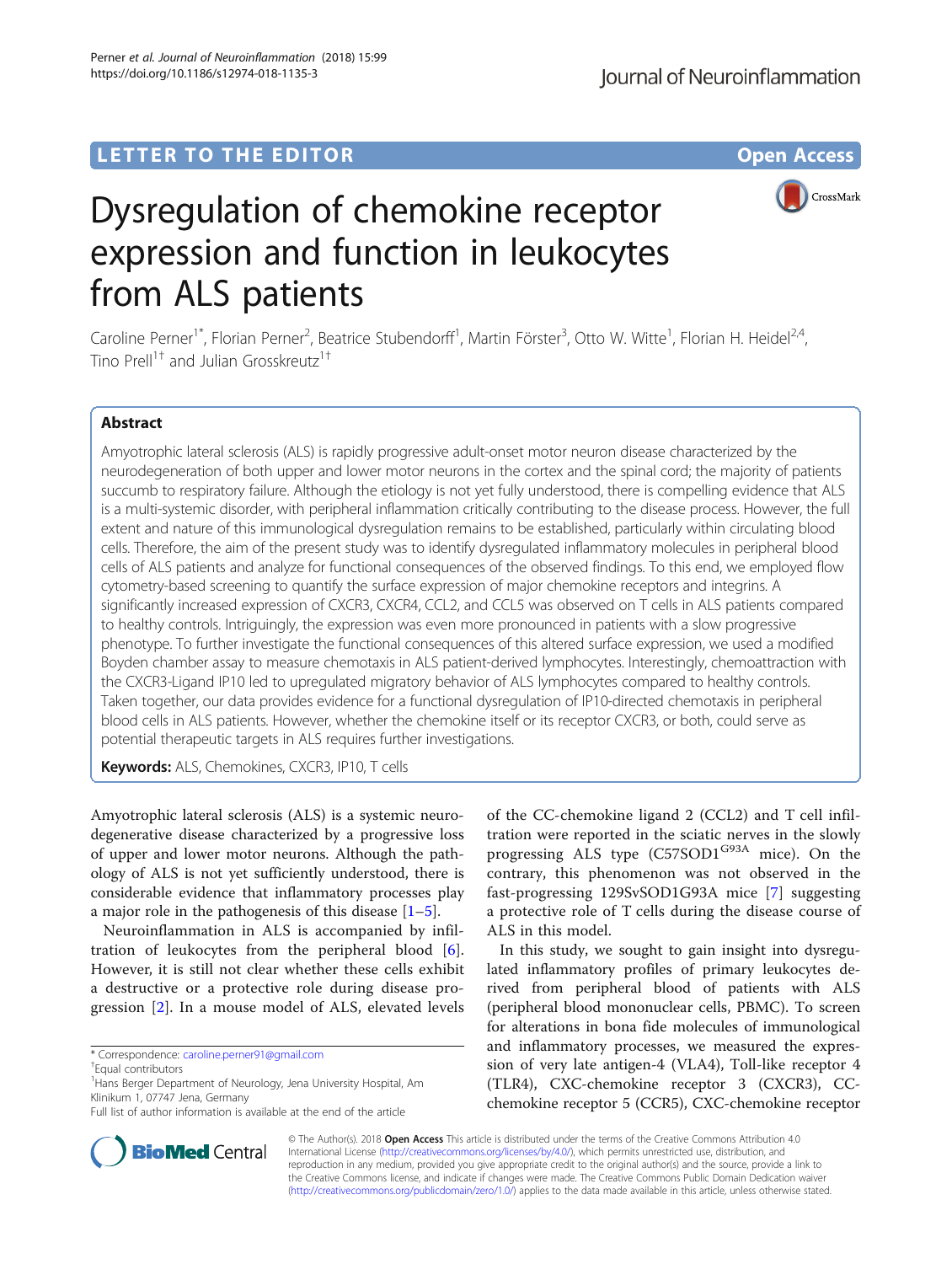<span id="page-1-0"></span>4 (CXCR4), interferon-gamma (INF-γ), CC-chemokine receptor 2 (CCR2), and cluster of differentiation 11B (CD11B) [\[8](#page-3-0), [9\]](#page-3-0). The surface expression of these molecules was detected on B cells, T cells, NK cells, and monocytes of 10 ALS patients and 10 age-matched healthy controls using multicolor flow cytometry (Fig. 1a). Clinical parameters of ALS patients are listed in the Additional file [1](#page-3-0). We observed a significant upregulation of the chemokine receptors CXCR4 ( $P = 0.039$ ), CXCR3  $(P = 0.003)$ , CCR2  $(P = 0.006)$ , and CCR5  $(P = 0.002)$  on T cells from ALS patients compared to age-matched healthy controls (Fig. 1b). We also observed significant downregulation of the myeloid maturation marker

CD11B  $(P = 0.023)$  and CCR2  $(P = 0.045)$  the receptor for the major monocyte chemoattractant CCL2, in monocytes from ALS patients (Fig. 1c), affirming that dysregulations in CCR2 and CD11B may contribute to the pathophysiology of ALS via altered recruitment of microglia/monocytes and/or lymphocytes [[4,](#page-3-0) [10](#page-3-0)–[12\]](#page-3-0). A similar neuroprotective role of CCR2 by recruitment of microglia/monocytes has been shown in Alzheimer's disease [[13\]](#page-3-0). In our study, linear regression analysis revealed that the combination of the analyzed markers could significantly predict the categorization into ALS or healthy donors, with CXCR3 ( $\beta$  = -0.50) and CCR5  $(\beta = -0.47)$  on T cells comprising the strongest



Fig. 1 Alterations in chemokine receptor expression in peripheral blood samples. a Heat maps displaying the surface expression of selected inflammatory molecules measured by multicolor flow cytometry on ALS patient or healthy donor (HD)-derived B cells, T cells, monocytes, and NK cells, respectively. Low mean fluorescence intensity (MFI) values were indicated by blue color while high values are displayed in red. Heat maps were generated using the genepattern tool "HeatmapViewer" (Broad Institute, free ware tool). Statistics: unpaired t test. **b** Surface expression (MFI) of CXCR4, CCR2, CCR5, and CXCR3 on CD3+ T cells of ALS patients and healthy donors measured by flow cytometry. Statistical analysis was performed using unpaired t test (n = 10; \*p < 0.05). c MFI of CCR2 and CD11B on CD14 + CD16 classical monocytes and CD14+ CD16+ non classical monocytes of ALS patients and controls measured by flow cytometry (unpaired t test  $n = 10$ ). **d** Aggressiveness of diseases calculated as D50 (period of time in months until the ALSFRS-R decreases to 24 points/50%)) correlated with the MFI of CXCR3 on the T cells from ALS patients measured by flow cytometry (spearman correlation, one-tailed test)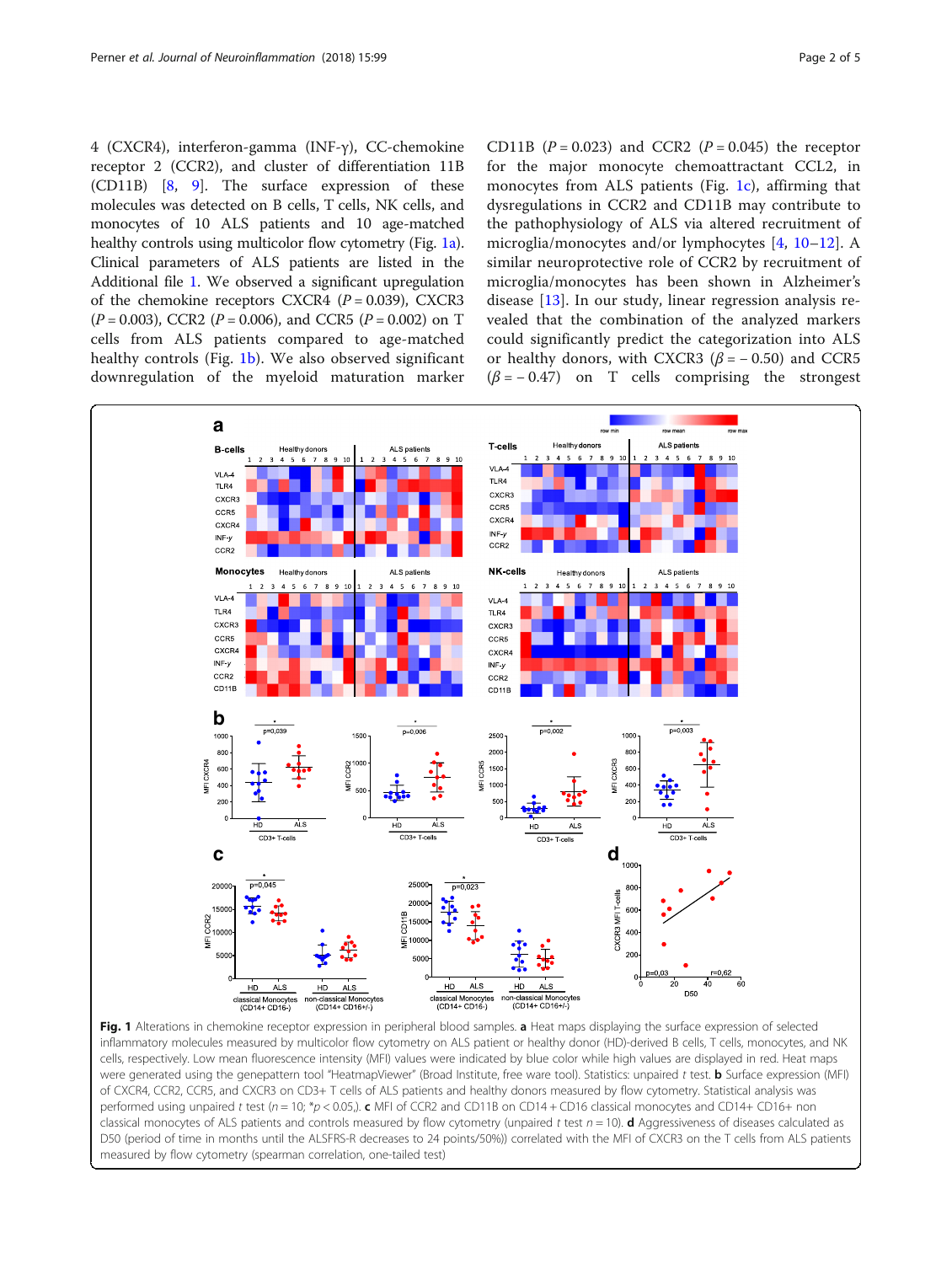<span id="page-2-0"></span>predictors (adjusted  $R^2 = 0.64$ ,  $F(8.12) = 5.58$ ,  $P = 0.004$ ). Whether surface expression of these selected candidates is linked to disease progression and disease aggressiveness was ascertained by means of the D50 model of ALS progression, where D50 is derived from a sigmoidal curve fitted on all available ALSFRS-R values and represents the time in months to lose half of motor functionality (24 points of a maximum of 48 points) [[14\]](#page-3-0). The surface expression of the chemokine receptor CXCR3 was significantly higher in slowly progressive ALS rather than in rapid progressive ALS cases  $(U \text{ test},$  $P = 0.02$ ). Further, there was a significant correlation between D50 and CXCR3 expression (Fig. [1d\)](#page-1-0) promoting the hypothesis that a gain of function in T cells may have a protective function in ALS [[1,](#page-3-0) [2,](#page-3-0) [12\]](#page-3-0).

To further investigate if these changes at the expression level result in any changes in chemotactic behavior of lymphocytes, we conducted a chemotaxis assay using a modified Boyden chamber (experimental details are included in Additional file [1\)](#page-3-0). PBMCs derived from ALS

patients or healthy controls were placed in the upper chamber, while the respective chemoattractant (SDF1-α, IP-10, CCL2, RANTES or  $H<sub>2</sub>O$  control) was added to the lower well. All cells migrated to the lower well after 2.5 h were stained using lineage antibody and counted by flow cytometry. Although we observed a high number of migrating cells, using 100 ng/ml of the CXCR4 ligand SDF1- $\alpha$  as a chemoattractant, there was no significant difference in the numbers of migrated cells between healthy donors and ALS patients, nor could we find a relevant chemotactic response upon attraction with RANTES ( $c = 50$  ng/ml) and CCL2 ( $c = 5$  ng/ml) (Fig. 2a). In addition, chemoattraction using 50 ng/ml of the CXCR3-ligand IP-10 did not lead to a relevant migration of healthy donor cells, although PBMCs from some ALS patients showed a relevant chemotactic response for this stimulus, indicating a gain of function concerning IP-10 directed chemotaxis in these cells (Fig. 2a). In order to identify which cellular subset within the PBMC cell fraction is responsible for this observed effect, we analyzed for

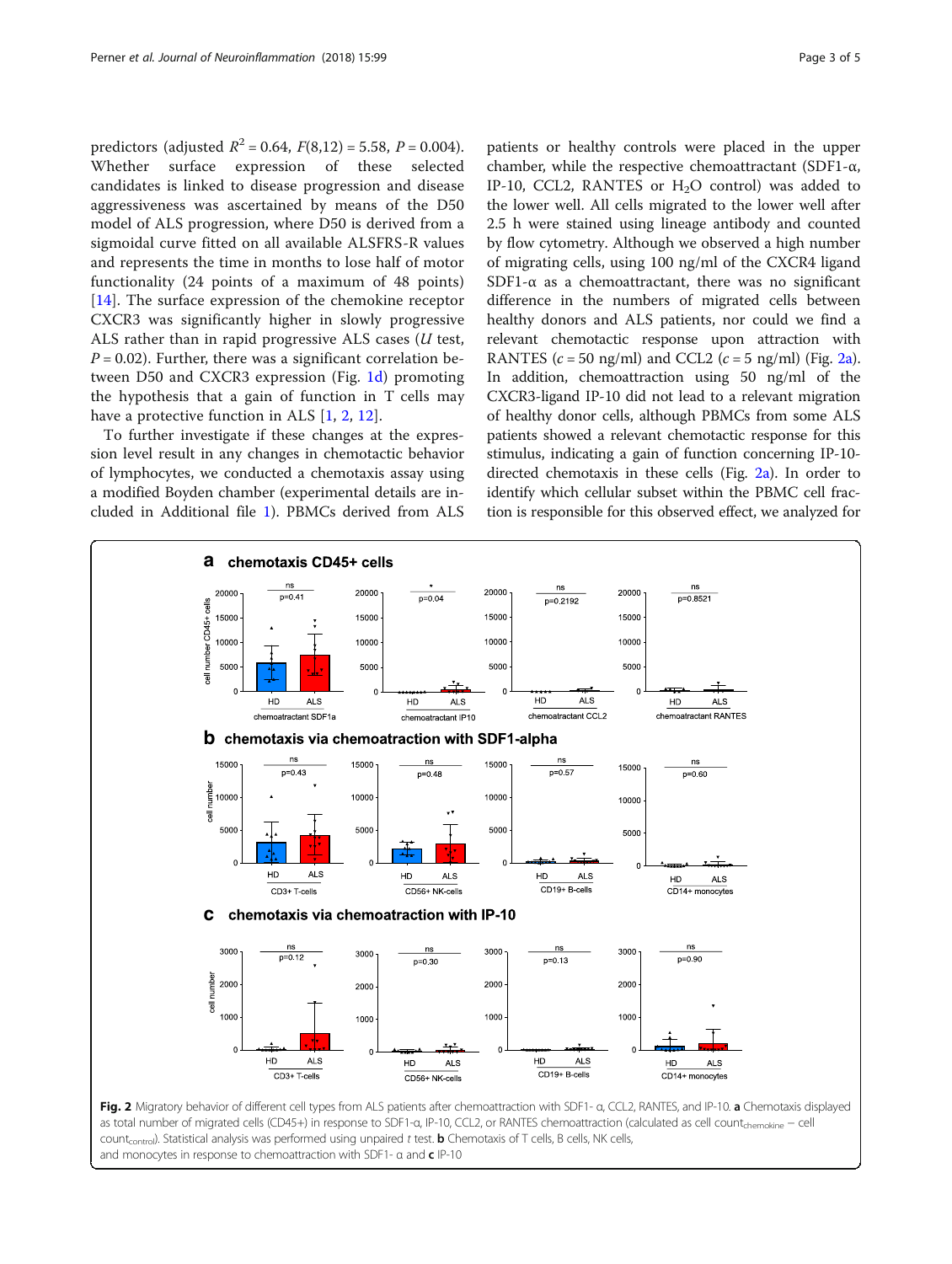<span id="page-3-0"></span>CD3+ T cells, CD56+ NK Cells, CD19+ B cells, and CD14+ monocytes using multicolor flow cytometry after chemoattraction with SDF1- $\alpha$  (Fig. [2b](#page-2-0)) and IP10 (Fig. [2c](#page-2-0)). Consistent with our observations using the total cell count of CD45+ cells, there were no major differences in the migration of healthy donor or ALS patient-derived cells upon chemoattraction with SDF-α among the different subsets analyzed (Fig. [2b\)](#page-2-0). Following the use of IP10 as a chemoattractant, a trend for migration especially in the subset of T cells and to a smaller extent in NK cells and monocytes was seen in some ALS patients. Nevertheless, due to the limited number of patients analyzed, these effects did not reach statistical significance within the single subsets.

Taken together, our data suggest a potential relevance of IP10-directed chemotaxis mediated by the CXCR3 receptor on peripheral blood lymphocytes in ALS. In order to estimate in how far the chemokine IP10 is may secreted in the CNS in ALS in vivo, we analyzed data from a publically available gene expression dataset in SOD1- G93A mice compared to age-matched wild-type mice [15]. Motoneurons derived from SOD1-G93A mice indeed show increased gene expression of IP10, whereas the expression of CXCR3 remains unchanged (Additional file 1: Figure S1). The potential therapeutic advantage of targeting chemokines and their receptors in ALS has been proven for SDF1-α-mediated chemotaxis, as the pharmacological blockade of CXCR4 significantly delayed disease progression in a mouse model [[16\]](#page-4-0). According to the literature, CXCR3 has proinflammatory as well as immunosuppressive functions by altering regulatory T cells [[17\]](#page-4-0). However, the role of CXCR3 or IP10 as therapeutic targets to influence disease progression in ALS needs to be verified in future studies using animal models of ALS.

### Additional file

[Additional file 1:](https://doi.org/10.1186/s12974-018-1135-3) ALS patient information and supplemental material and methods. (DOCX 97 kb)

#### Abbreviations

ALS: Amyotrophic lateral sclerosis; CCL2: CC-chemokine ligand 2; CCR2: CCchemokine receptor 2; CCR5: CC-chemokine receptor 5; CD11B: Cluster of differentiation 11B; CXCR3: CXC-chemokine receptor 3; CXCR4: CXCchemokine receptor 4; INF-γ: Interferon-gamma; IP10: Interferon gammainduced protein 10 (CXCL10); PBMC: Peripheral blood mononuclear cells; RANTES: Regulated on activation, normal T cell expressed and secreted (CXCL5); SDF1-α: Stromal cell-derived factor 1 (CXCL12); TLR4: Toll-like receptor 4; VLA4: Very late antigen-4

#### Acknowledgements

We thank Mandy Arnold and Cindy Höpfner for the blood collection.

#### Funding

This study was supported by a BMBF grant (OnWEBDuals) to Julian Grosskreutz and by a DGM grant to Tino Prell.

#### Availability of data and materials

The datasets used and/or analyzed during the current study are available from the corresponding author on reasonable request.

#### Authors' contributions

CP, FP, FHH, TP, and JG contributed to the design and conceptualization of the study. CP, FP, MF, and TP contributed to the measurement and analysis of the data. CP, TP, and JG contributed to the data interpretation. CP, FP, BS, OWW, FHH, TP, and JG contributed to the writing and revision of the manuscript. All authors read and approved the final manuscript.

#### Ethics approval and consent to participate

All blood samples were collected with informed consent according to the Declaration of Helsinki with approval by the local ethics committee (EK 3633-12/12).

#### Competing interests

The authors declare that they have no competing interests.

#### Publisher's Note

Springer Nature remains neutral with regard to jurisdictional claims in published maps and institutional affiliations.

#### Author details

<sup>1</sup> Hans Berger Department of Neurology, Jena University Hospital, Am Klinikum 1, 07747 Jena, Germany. <sup>2</sup>Internal Medicine II, Hematology and Medical Oncology, Jena University Hospital, Am Klinikum 1, 07747 Jena, Germany. <sup>3</sup>Internal Medicine I, Experimental Pneumology, Jena University Hospital, Am Klinikum 1, 07747 Jena, Germany. <sup>4</sup>Leibniz-Institute on Aging -Fritz Lipmann Institute, Jena, Germany.

#### Received: 22 January 2018 Accepted: 19 March 2018 Published online: 28 March 2018

#### References

- 1. Chiu IM, et al. T lymphocytes potentiate endogenous neuroprotective inflammation in a mouse model of ALS. Proc Natl Acad Sci U S A. 2008; 105(46):17913–8.
- 2. Holmoy T. T cells in amyotrophic lateral sclerosis. Eur J Neurol. 2008;15(4): 360–6.
- 3. Ehrhart J, et al. Humoral factors in ALS patients during disease progression. J Neuroinflammation. 2015;12:127.
- 4. Zhao W, et al. Characterization of gene expression phenotype in amyotrophic lateral sclerosis monocytes. JAMA Neurol. 2017;74(6):677–85.
- 5. Murdock BJ, et al. Correlation of peripheral immunity with rapid amyotrophic lateral sclerosis progression. JAMA Neurol. 2017;74(12):1446–54.
- 6. Liu J, Wang F. Role of neuroinflammation in amyotrophic lateral sclerosis: cellular mechanisms and therapeutic implications. Front Immunol. 2017;8:1005. 7. Nardo G, et al. Immune response in peripheral axons delays disease
- progression in SOD1G93A mice. J Neuroinflammation. 2016;13(1):261.
- 8. Ley K, et al. Integrin-based therapeutics: biological basis, clinical use and new drugs. Nat Rev Drug Discov. 2016;15(3):173–83.
- 9. Savarin-Vuaillat C, Ransohoff RM. Chemokines and chemokine receptors in neurological disease: raise, retain, or reduce? Neurotherapeutics. 2007;4(4): 590–601.
- 10. Zhang R, et al. MCP-1 chemokine receptor CCR2 is decreased on circulating monocytes in sporadic amyotrophic lateral sclerosis (sALS). J Neuroimmunol. 2006;179(1-2):87–93.
- 11. Zondler L, et al. Peripheral monocytes are functionally altered and invade the CNS in ALS patients. Acta Neuropathol. 2016;132(3):391–411.
- 12. Beers DR, et al. CD4+ T cells support glial neuroprotection, slow disease progression, and modify glial morphology in an animal model of inherited ALS. Proc Natl Acad Sci U S A. 2008;105(40):15558–63.
- 13. El Khoury J, et al. Ccr2 deficiency impairs microglial accumulation and accelerates progression of Alzheimer-like disease. Nat Med. 2007;13(4):432–8.
- 14. Poesen K, et al. Neurofilament markers for ALS correlate with extent of upper and lower motor neuron disease. Neurology. 2017;88(24):2302–9.
- 15. Ferraiuolo L, et al. Microarray analysis of the cellular pathways involved in the adaptation to and progression of motor neuron injury in the SOD1 G93A mouse model of familial ALS. J Neurosci. 2007;27(34):9201–19.